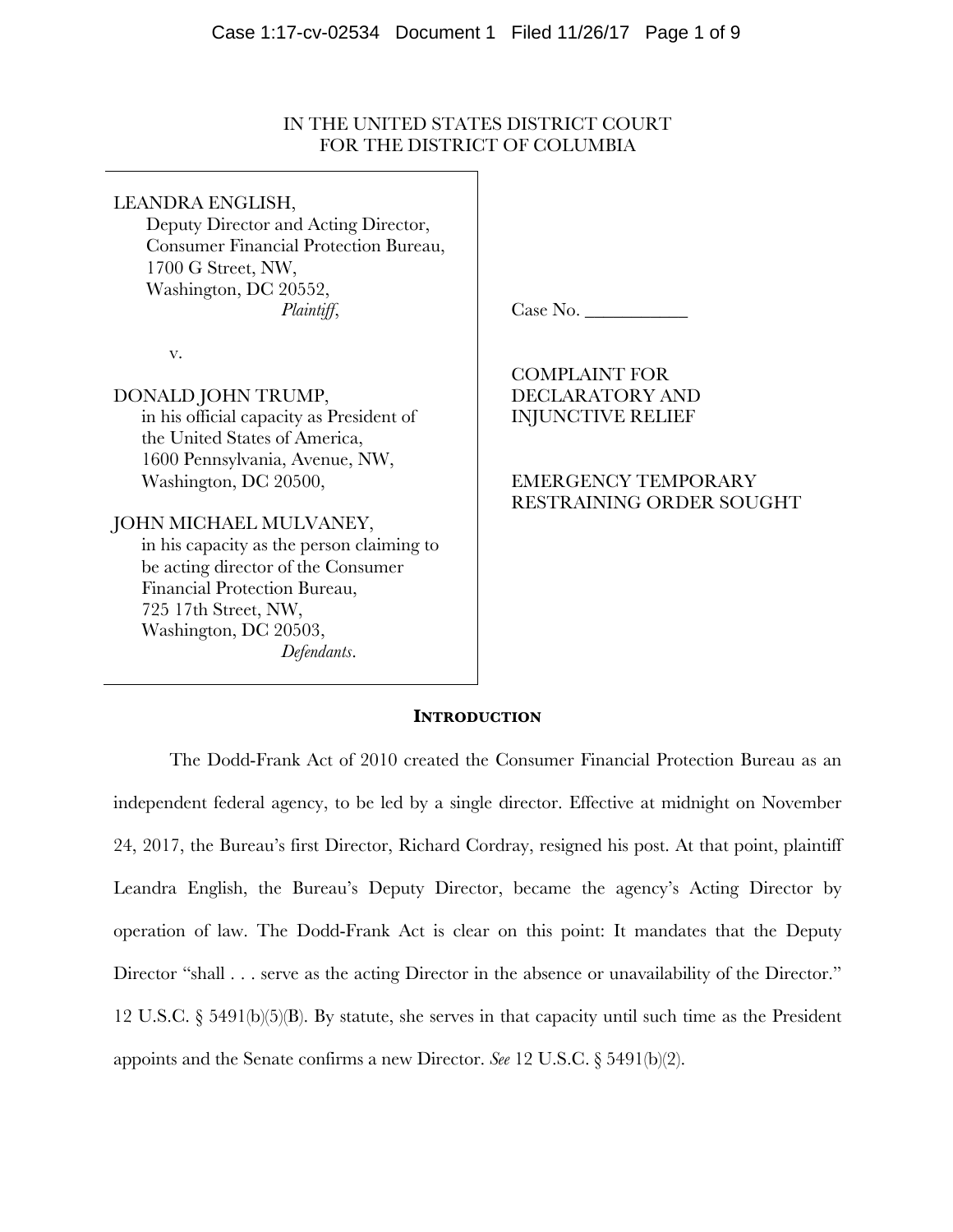## Case 1:17-cv-02534 Document 1 Filed 11/26/17 Page 2 of 9

Disregarding this statutory language, President Trump issued a press release on the evening of November 24 indicating his desire to install defendant Mulvaney, the Director of the White House Office of Management and Budget, as the Bureau's Acting Director. Under this scenario, Mr. Mulvaney would seek to serve indefinitely as the interim head of a statutorily "independent" agency while simultaneously occupying his current White House post.

The President apparently believes that he has authority to appoint Mr. Mulvaney under the Federal Vacancies Reform Act of 1988, 5 U.S.C. § 3345(a)(2). But the Vacancies Act, by its own terms, does not apply where another statute "expressly . . . designates an officer or employee to perform the functions and duties of a specified office temporarily in an acting capacity," 5 U.S.C. § 3347(a)(1)(B)—which is exactly what the Dodd-Frank Act does. The President's interpretation of the FVRA runs contrary to Dodd-Frank's later-enacted, more specific, and mandatory text. The President's stance is also difficult to square with the relevant legislative history: An earlier version of the Dodd-Frank Act, which would have specifically allowed the President to use the Vacancies Act to temporarily fill the office, was eliminated and replaced with the current language designating the Deputy Director as the Acting Director. And the President's attempt to appoint a still-serving White House staffer to displace the acting head of an independent agency is contrary to the overall statutory design and independence of the Bureau.

As the rightful Acting Director of the Bureau, Ms. English brings this action against President Trump and Mr. Mulvaney seeking a declaratory judgment and, on an emergency basis, a temporary restraining order to prevent the defendants from appointing, causing the appointment of, recognizing the appointment of, or acting on the appointment of an Acting Director of the Consumer Financial Protection Bureau via any mechanism other than that provided for by 12 U.S.C. § 5491(b)(5)(B).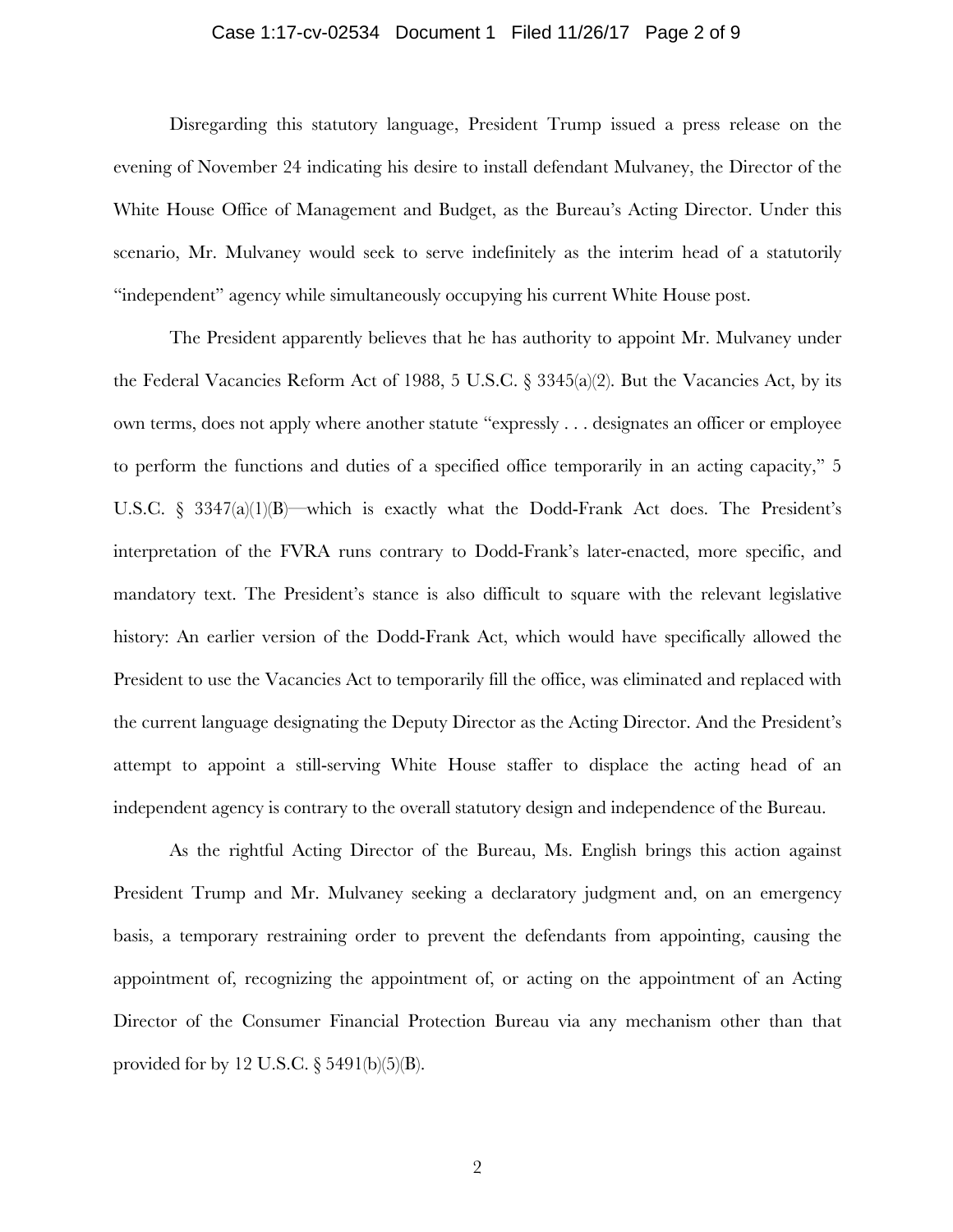#### **JURISDICTION AND VENUE**

1. This Court has jurisdiction over the subject matter of this action for declaratory and injunctive relief under 28 U.S.C. §§ 1331, 1361, 1651, 2201, and 2202.

2. Venue is proper in this district under 28 U.S.C. § 1391(e).

## **PARTIES**

3. Plaintiff Leandra English is the Deputy Director and Acting Director of the Consumer Financial Protection Bureau.

4. Defendant Donald J. Trump is the President of the United States and is responsible for the purported designation of Defendant Mulvaney as Acting Director of the Consumer Financial Protection Bureau.

5. Defendant John Michael Mulvaney, also known as Mick Mulvaney, is the Director of the White House Office of Management and Budget and a person claiming to be designated as the Acting Director of the Consumer Financial Protection Bureau.

### **STATUTORY BACKGROUND**

6. In 2010, Congress enacted the Dodd-Frank Wall Street Reform and Consumer Protection Act, Pub. L. 111-203, 124 Stat. 1376 (July 21, 2010), which created the Consumer Financial Protection Bureau (CFPB) and established it as "an independent bureau" located "in the Federal Reserve System." 12 U.S.C. § 5491(a). A key response to the 2008 financial crisis, the CFPB is the first federal agency with the sole goal of protecting consumers of the U.S. financial services industry. Conscious of the regulatory failures that had fueled the 2008 crisis, Congress took pains to ensure that the new agency would be independent enough to resist capture by powerful financial interests and fulfill its critical responsibilities to American consumers.

7. The CFPB is designed to be led and managed by a single Director, "who shall serve as the head of the Bureau." 12 U.S.C. § 5491(b)(1). The Director, who serves a five-year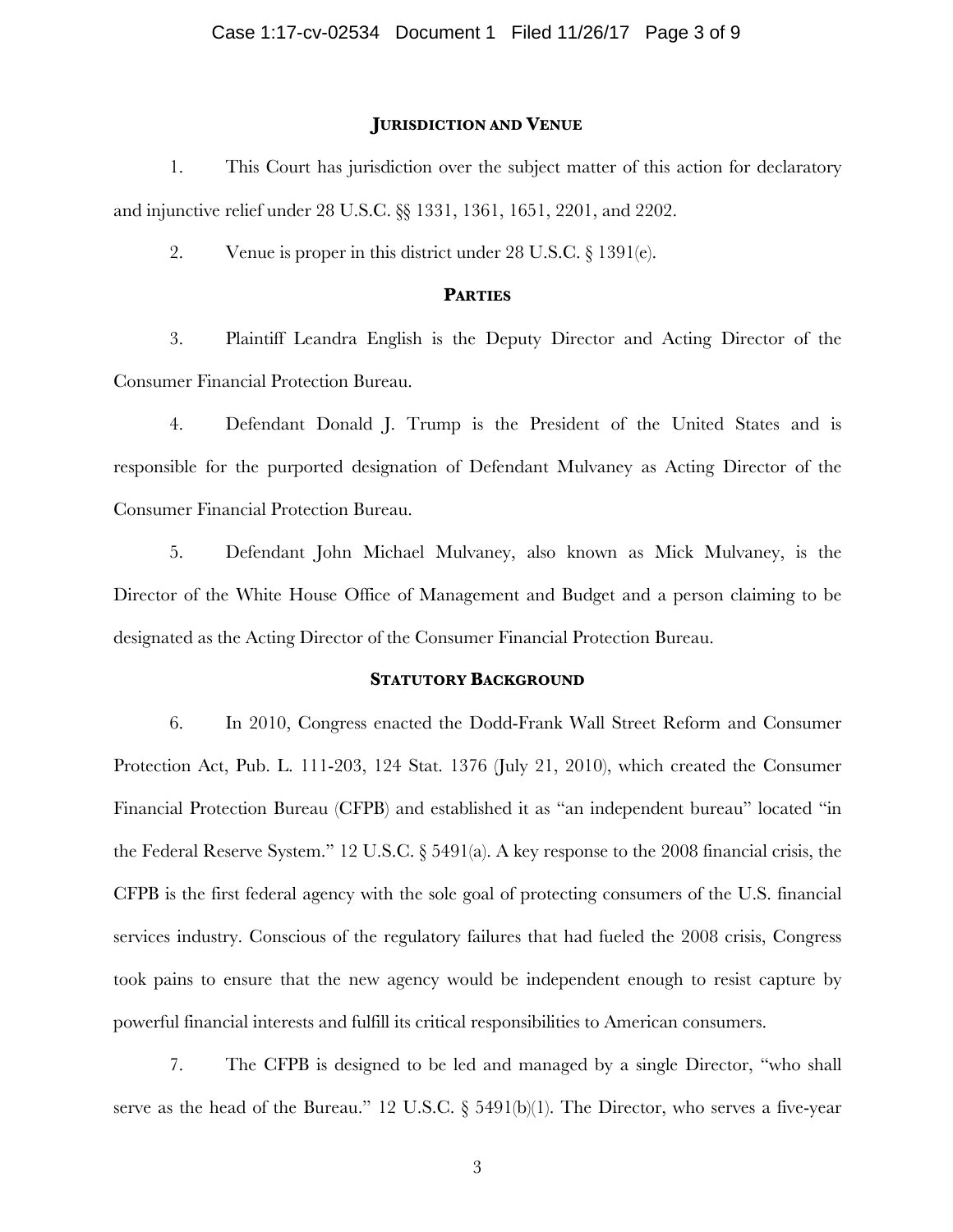## Case 1:17-cv-02534 Document 1 Filed 11/26/17 Page 4 of 9

term, is to be "appointed by the President, by and with the advice and consent of the Senate." 12 U.S.C. § 5491(b)(2). To ensure the Bureau's independence, Congress specified that the Director would not serve at the pleasure of the President and could instead be removed only for cause. *See*  12 U.S.C. § 5491(c)(3) ("The President may remove the Director for inefficiency, neglect of duty, or malfeasance in office.").

8. As an additional measure of independence, Congress ensured that the President could not circumvent the need for Senate confirmation by naming a temporary replacement for a Director who leaves before the expiration of his or her term. Instead, Congress provided that the Bureau's Deputy Director, who is "appointed by the Director," shall "serve as acting Director in the absence or unavailability of the Director." 12 U.S.C. § 5491(b)(5).

9. This designation of the Deputy Director as the "acting Director" reflects Congress's deliberate choice to depart from the default procedure for naming an acting official under the Federal Vacancies Reform Act of 1988 (FVRA). An early version of the Act that passed the House of Representatives in December 2009 did not provide for a Deputy Director, and instead explicitly stated that a temporary replacement for a Director would be chosen "in the manner provided by" the FVRA. *See* H.R. 4173, 111th Cong. § 4102(b)(6)(B)(1) (engrossed version, Dec. 11, 2009). The Senate bill introduced and passed months later contained the present statutory language. *See* S. 3217, 111th Cong. § 1011(b)(5)(B) (2010).

10. The Vacancies Act, by its own terms, does not control where, as with the Dodd-Frank Act, "a statutory provision expressly . . . designates an officer or employee to perform the functions and duties of a specified office temporarily in an acting capacity." 5 U.S.C. §  $3347(a)(1)(B)$ .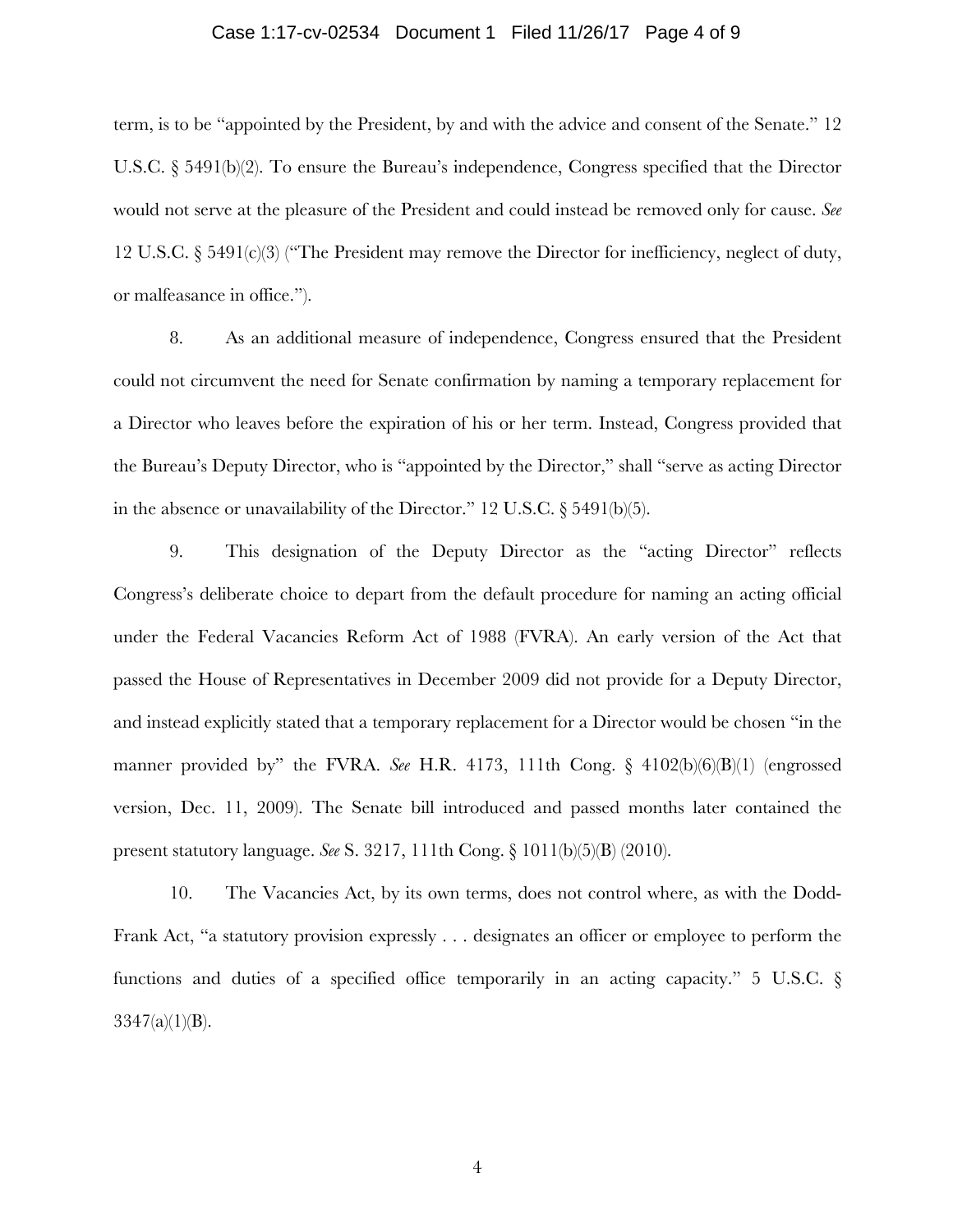#### **FACTUAL ALLEGATIONS**

11. Richard Cordray was confirmed as the first Director of the CFPB by a 66-34 vote in the United States Senate on July 16, 2013, and took office on July 17, 2013.

12. Mr. Cordray resigned his position as Director of the CFPB, effective at midnight on November 24, 2017.

13. At approximately 2:30 p.m. on the afternoon of November 24, 2017, before leaving office, Director Cordray publicly announced that he had appointed Leandra English—up until then the Bureau's Chief of Staff—as the Bureau's Deputy Director, to ensure that she would become the Acting Director pursuant to 12 U.S.C. § 5491(b)(5) until the confirmation by the Senate of a new Director appointed by the President.

14. "In considering how to ensure an orderly succession for this independent agency," Director Cordray explained in a statement, "I have also come to recognize that appointing the current chief of staff to the deputy director position would minimize operational disruption and provide for a smooth transition given her operational expertise."

15. In addition to serving as the CFPB's Chief of Staff, Ms. English has served in number of senior leadership roles at the CFPB, including Deputy Chief Operating Officer, Acting Chief of Staff, and Deputy Chief of Staff. In addition to her work at the CFPB, Ms. English has served as the Principal Deputy Chief of Staff at the Office of Personnel Management, the Chief of Staff and Senior Advisor to the Deputy Director for Management at the White House Office of Management and Budget, and as a member of the CFPB Implementation Team at the U.S. Department of the Treasury. Ms. English received her B.A. from New York University and her M.S. from the London School of Economics.

16. At approximately 8:50 p.m. on the evening of November 24, 2017, the White House press office issued the following statement: "Today, the President announced that he is

5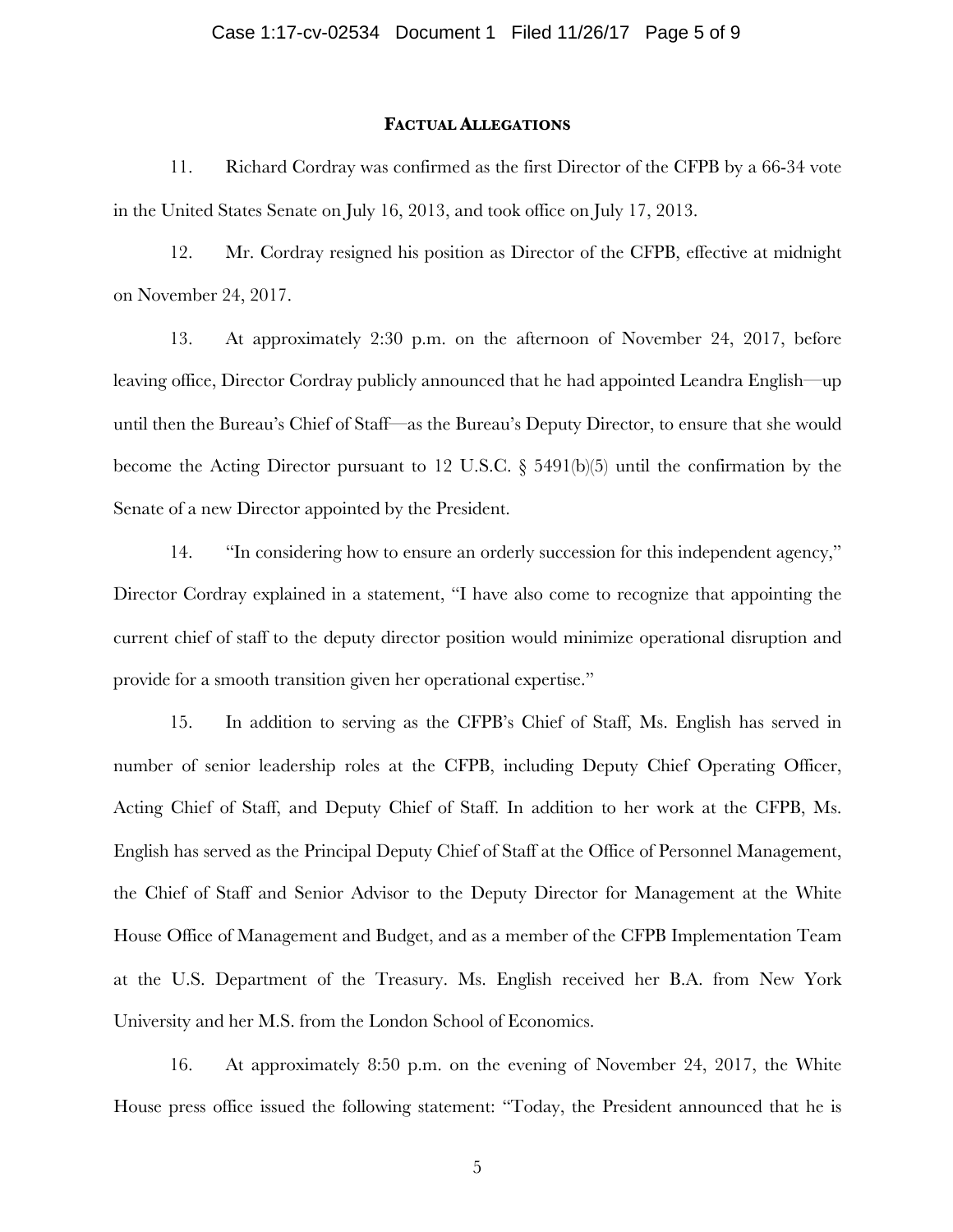## Case 1:17-cv-02534 Document 1 Filed 11/26/17 Page 6 of 9

designating Director of the Office of Management and Budget (OMB) Mick Mulvaney as Acting Director of the Consumer Financial Protection Bureau (CFPB)." The White House statement did not refer to Director Cordray's earlier appointment of Ms. English as Deputy Director and was not accompanied by any legal reasoning concerning the President's claimed authority to make the appointment.

17. Mr. Mulvaney has never previously served in any capacity in a consumerprotection enforcement or financial or banking regulatory agency at the state, federal, or local level. Mr. Mulvaney has described the CFPB as a "sad, sick joke," has co-sponsored legislation proposing to eliminate the agency, and has said at a hearing in the House of Representatives: "I don't like the fact that CFPB exists, I'll be perfectly honest with you."

18. On Saturday, November 25, 2017, the Department of Justice Office of Legal Counsel released a memorandum providing legal arguments in support of Mr. Mulvaney's appointment. The memorandum acknowledges that the statutory scheme of the CFPB provides that the Deputy Director shall become the Acting Director when there is a vacancy in the position of the Director. But the memorandum claims that the President may nevertheless choose to appoint someone from outside the agency to take the position of Acting Director via the Federal Vacancies Reform Act of 1998, 5 U.S.C. §§ 3345–3349d.

#### **CLAIMS FOR RELIEF**

19. Ms. English has a clear legal entitlement to the position of Acting Director of the CFPB. At the moment that Director Cordray's resignation became effective, she was the Bureau's Deputy Director, a position created by Congress via the Dodd-Frank Act. *See* 12 U.S.C. § 5491(b). The statutory provision creating the position states, in mandatory language, that the Deputy Director "shall . . . serve as acting Director in the absence or unavailability of the Director." *Id.* § 5491(b)(5)(B). Under a plain reading of this language, the Deputy Director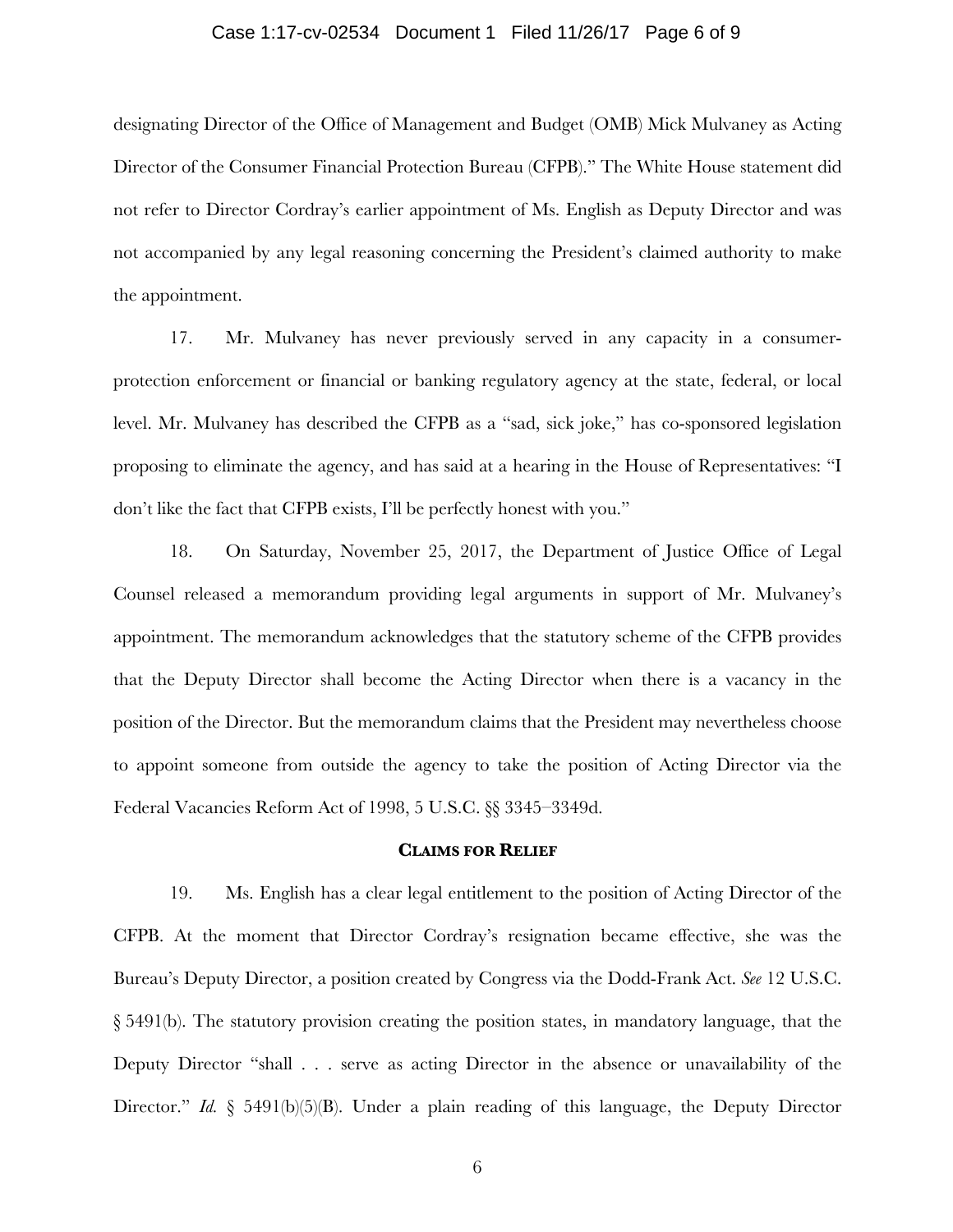## Case 1:17-cv-02534 Document 1 Filed 11/26/17 Page 7 of 9

automatically becomes the Acting Director when the Director leaves office: a Director who is no longer serving in office is "absent" as well as "unavailable." Thus, when a Director resigns, the Deputy Director serves as Acting Director. This legal arrangement was triggered by the resignation of Director Cordray on November 24, 2017, and his appointment of Ms. English as Deputy Director on that same date.

20. The President's purported or intended appointment of defendant Mulvaney as Acting Director of the CFPB is unlawful. The President's use of the Federal Vacancies Reform Act to appoint an Acting Director of the CFPB would be an obvious contravention of Congress's statutory scheme. The President's interpretation of the FVRA cannot be reconciled with Dodd-Frank's mandatory language. Where the two statutes conflict, Dodd-Frank controls as the laterenacted, more specific statute.

21. The President's purported or intended appointment is also unlawful as a violation of the foundational principles of agency independence that Congress codified by the Dodd-Frank Act. The President may not, consistent with the statutory requirement of independence, install a still-serving White House staffer as the acting head of an independent agency—particularly when doing so would displace an acting head who has a clear legal entitlement to the position.

22. There is a substantial and continuing controversy between Ms. English and the defendants, and a declaration of rights under the Declaratory Judgment Act is both necessary and appropriate to establish that Ms. English is the Acting Director of the CFPB and that neither defendant has any ability to make or receive an appointment for the position of Acting Director of the CFPB, or to otherwise act as an officer of the CFPB.

23. Ms. English will be and is irreparably harmed by the defendants' actions and threatened actions, and is without an adequate remedy at law.

7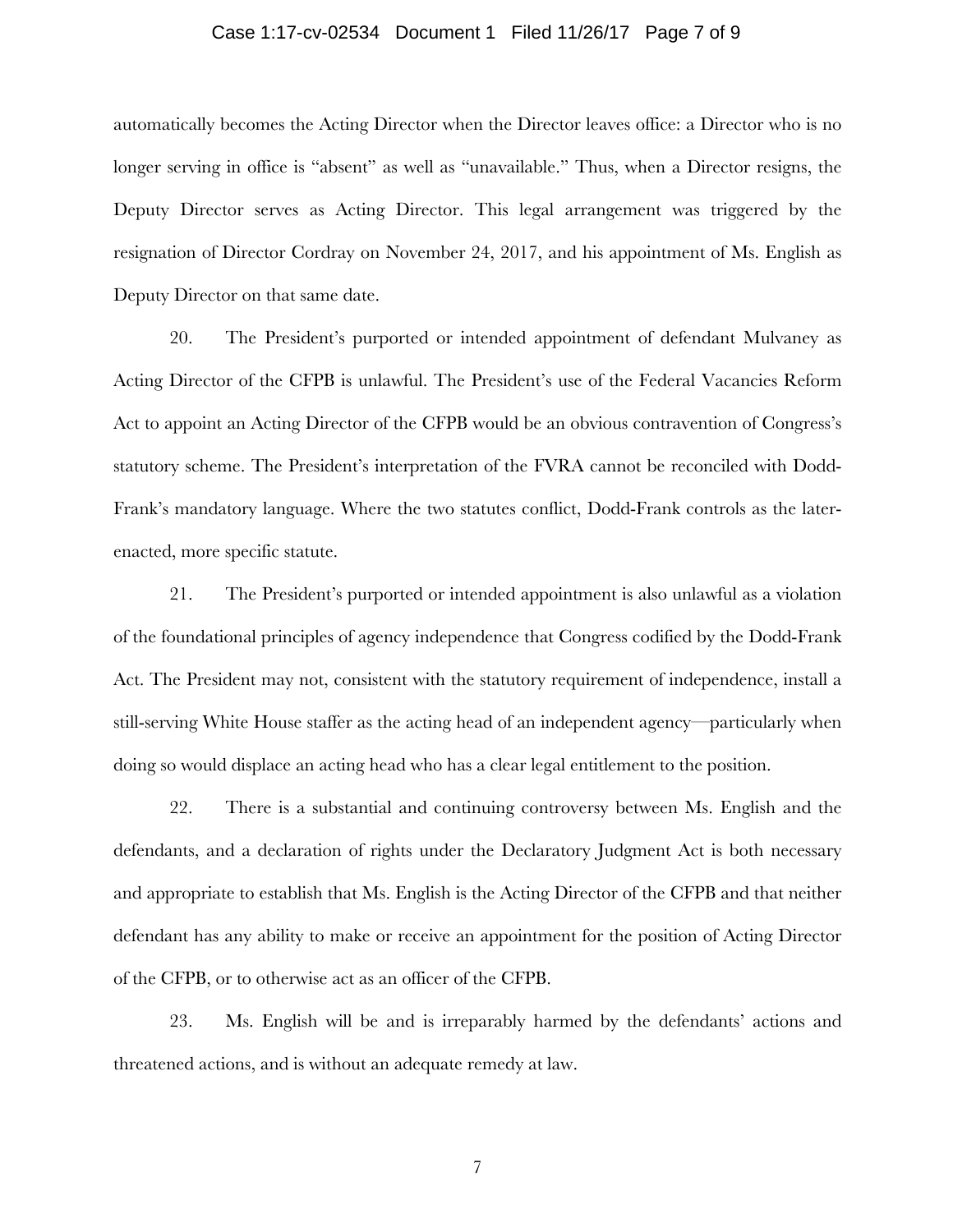## **PRAYER FOR RELIEF**

The plaintiffs request that the Court:

- a. Declare that, under 12 U.S.C. § 5491(b)(5)(B), Plaintiff Leandra English is the Acting Director of the Consumer Financial Protection Bureau;
- b. Declare that the Federal Vacancies Reform does not control the appointment of a temporary Acting Director of the Consumer Financial Protection Bureau because the Dodd-Frank Act "expressly . . . designates an officer or employee to perform the functions and duties of a specified office temporarily in an acting capacity," 5 U.S.C.  $§ 3347(a)(1)(B);$
- c. Declare that defendant Mulvaney is not the Acting Director of the Consumer Financial Protection Bureau;
- d. Order that defendant Trump shall refrain from appointing any individual to the position of Acting Director of the Consumer Financial Protection Bureau, recognizing any individual other than plaintiff as the holder of that office, or causing any person to recognize someone other than plaintiff as the holder of that office;
- e. Order that defendant Mulvaney shall refrain from accepting any appointment to the position of Acting Director of the Consumer Financial Protection Bureau, or asserting or exercising in any way the authority of that office;
- f. Award all other appropriate relief.